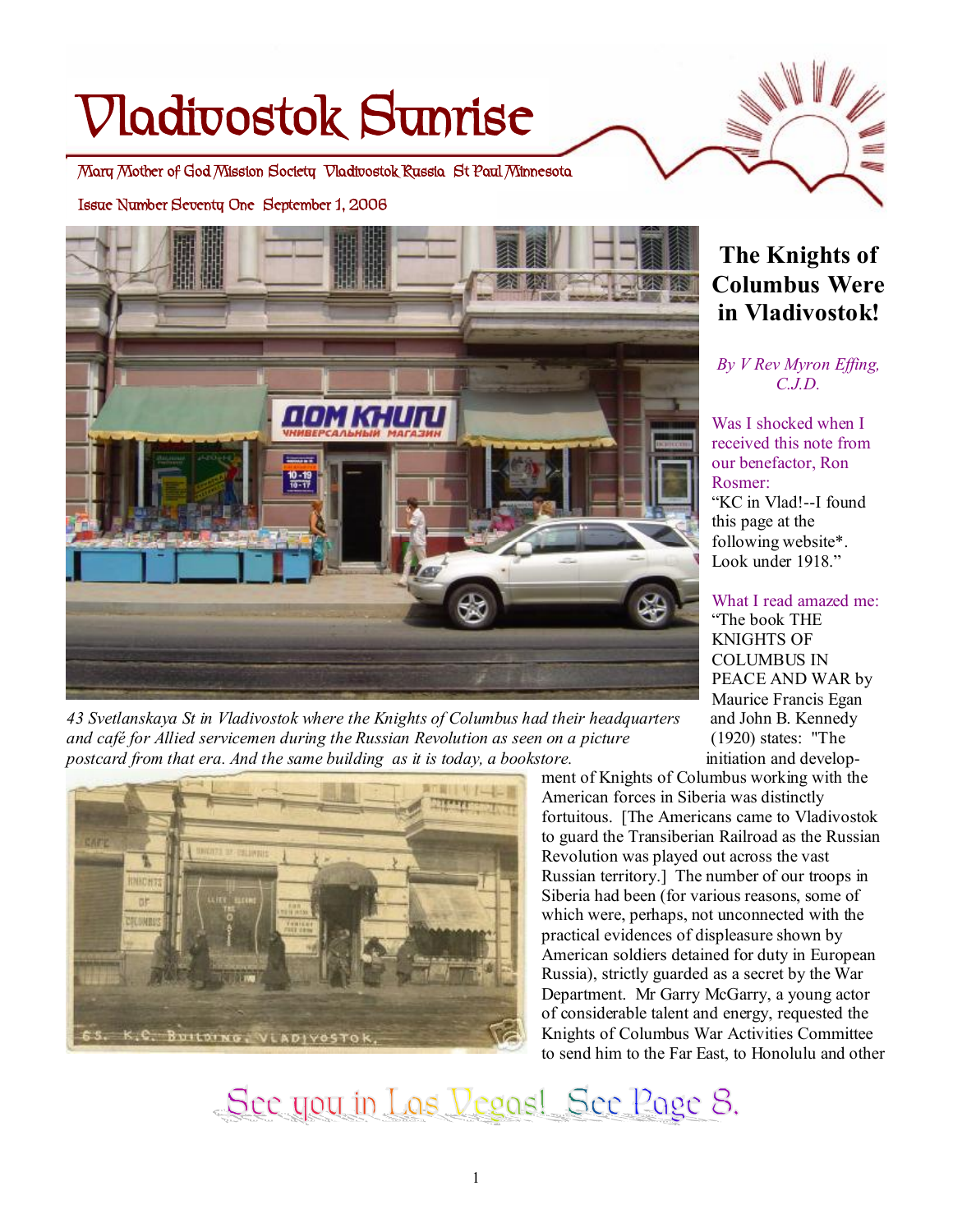points where American garrisons were stationed. The committee was not enthusiastic over the project but, sensing the possibilities of rendering service to men who needed it, Mr McGarry was dispatched as a courier for the Knights of Columbus to the Philippines. There he produced several successful theatrical entertainments under the auspices of the Knights of Columbus, His Grace the Archbishop of Manila and other prominent Catholics congratulating him on his achievement.

"Later he went to Vladivostok, and discovered in that port that some six thousand American troops stationed along the Trans-Siberian railroad were woefully without means of recreation. This fact, cabled to the committee, brought instant response. Six Knights of Columbus Secretaries were promptly sent to Siberia [as Americans call this region, but the Russians call it the Russian Far East], and as quickly as space could be secured, large shipments of the famous Knights of Columbus creature comforts, with athletic equipment and cinema and theatrical supplies, were sent forward. With characteristic thoroughness, the Knights, in November, 1919, sent a Christmas ship to Vladivostok,--the "Mercia," laden with all manner of good things for distribution among the troops there. Later, Mr William F. Fox of Indianapolis, a member of the Board of Directors, and associate, for more than a year, of Mr William P. Larkin, Overseas Director, went to Siberia as Knights of Columbus commissioner, Mr McGarry having been promoted to the rank of supervisor. Plans were formulated and put into effect to give adequate service to the American Troops at Vladivostok and other Siberian towns, up to the last minute of their presence there. "

So I sent a note about this to Grand Knight Drew Beck at Georgetown University who had been here to visit us, and he sent the message to Susan H. Brosnan, the Archivist at the Knights of Columbus Supreme Council in New Haven. She replied with a picture! And some further information from the transcribed diary of William F. Fox, a member of the K of C Board of Directors at that time, which said, "Jan. 2, 1920 Awoke this morning and found ourselves in the ice bound harbor of Vladivostock (sic). ....Called on General Graves, Commandant of the Siberian forces and Commander of the USS Albany. Found we had no funds on hand so deposited twenty thousand to our credit and changed system of handling our accounts. ... Found McGarry running two cafes at which all allied soldiers were being fed at a minimum cost for the food. Instructed him to see to it that American soldiers and sailors were given their food free.

"Welfare work: This work consisted of giving vaudiville (sic) performances at the various camps about Vladivostock (sic) also doing the same as far as 2000

miles up the line, the free distribution of creature comforts and looking after the soldiers welfare. Conditions in Vladivostok made the work most trying and it was done under serious handicaps. The Russians were executing daily a number of men for disloyalty to the Kolchak cause. This became so unbearable to the Social democrats of Vladi that a strike was called for Saturday January 31 as a protest. The strike was a complete success with no bad results. All laboring men joined in even the Govt employees. The success of the strike resulted in a cessation of the executions which had been taking place. Living conditions in Vladi almost intolerable - no waterno heat. Bread lines in four different places. Many refugees in the RR yards housed in box cars. these refugees mostly from Moscow & Petrogad (sic) many of noble birth-- hundreds of orphans on Russian Island across the bay-- One woman with 8 children in box car in RR yards hungry and cold. In refugee trains on way down the sick and dying would be stripped of their clothing and tossed out of the cars. The Commandant of the Polish forces informed me of the condition of their sick. All suffering from hunger and physical defects. In the Polish Army a sick man is not counted--they would rather he was dead--there he would not be an incumbrance (sic).

"While troops of other countries were having a hard time American Troops were being well cared for. Employment of Father Spannbauer Austrian prisoner for five years. His splendid work among the sick. Extreme Unction given boys at Evacuation hospital the day I was with him. Said as high as three Masses on Sunday. Many German prisoners in charge of Americans. "

"Also the REPORT of the Supreme Board of Directors Knights of Columbus for Fiscal Year Ending June 30, 1920 Educational and Welfare Work indicates the following: "In SIBERIA our work was carried on from June, 1919, until the last American soldiers left with General Graves, the Commander of the Forces, on March 29, 1920. During this time we furnished a very excellent line of recreation, entertainment and relief for the benefit of the service men. The greater part of our American Forces were scattered at various points for upwards of two thousand miles along the Trans-Siberian Railroad, the remainder being stationed in the City of Vladivostok. In addition to furnishing these men with creature comforts, many entertainments were given in Vladivostok free of cost, such as vaudeville performances, musical shows and moving picture entertainments. Two cafes were operated where American soldiers were furnished meals without charge. All of the work was carried on under difficult and unusual circumstances. Three revolutions took place in Vladivostok during our stay there. In one of these, and during the battle between the opposing forces, the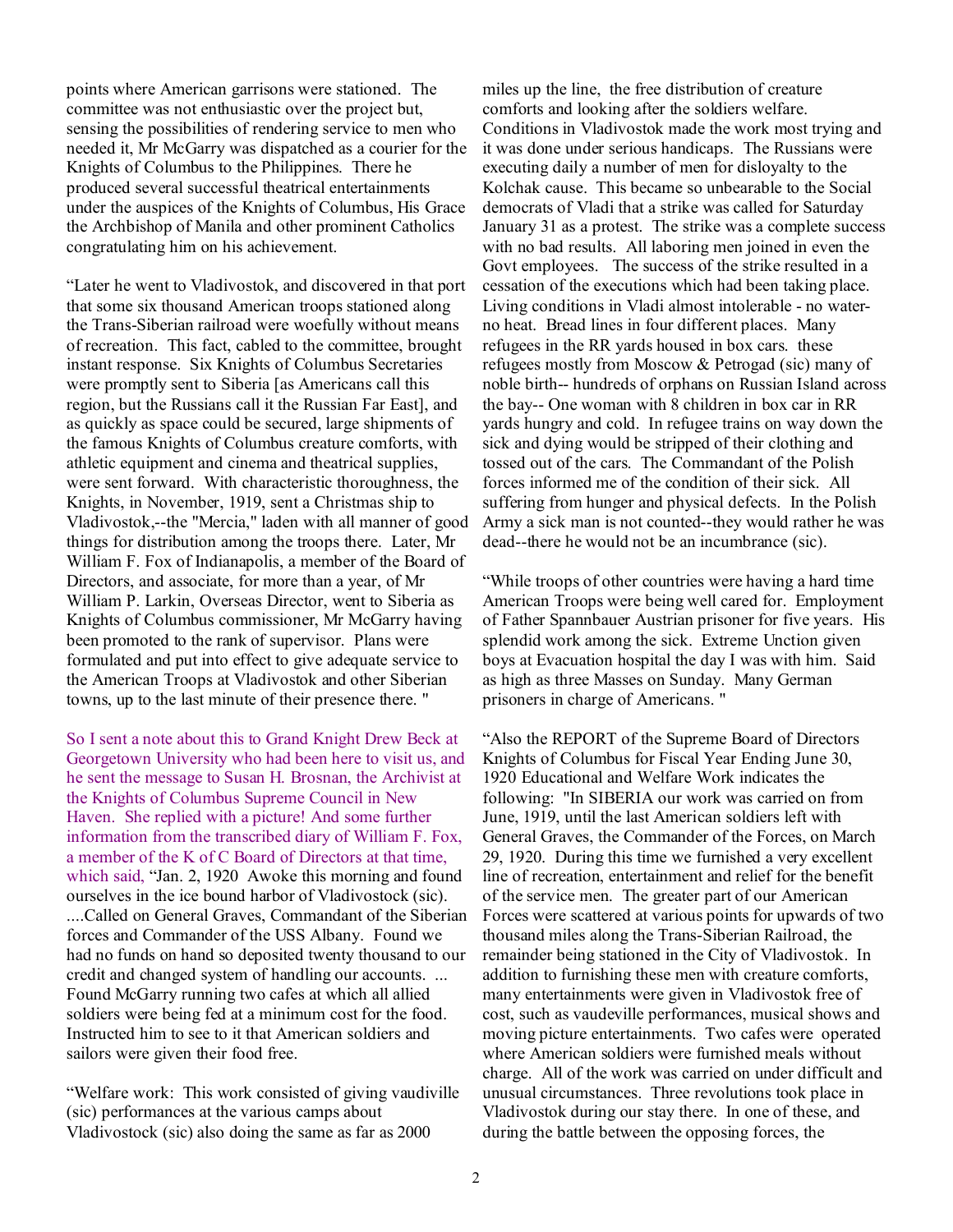American soldiers were called to guard the railroad station. Our secretaries proceeded to the scene with portable stoves and served the men during the nights they were on duty with hot coffee, sandwiches and other comforts. A hut was erected and operated at Spasko, a point about sixty miles west of Vladivostok, and another at Beresovka, a point about two thousand miles up the line of the Trans-Siberian Railroad, this being it is claimed, the farthest point at which welfare work was regularly carried on for the American soldiers during the war. In addition to the two cafes mentioned above, a large Service House and a theatre were operated in the city of Vladivostok."

Then Fr Christopher Zugger of Albuquerque NM sent us this site

<http://www.geocities.com/WallStreet/1242/vladwhat2see>. html where we read:

"[The building at] #43 Svetlanskaya St. [in Vladivostok] was constructed in 1901-1903. Before the Revolution there were several shops on the first floor of the building, and apartments, which were rented, occupied its other floors. In 1918-1919 the club of American Military Men Knights of Columbus operated in this building. Today the central book stores and the Primorsky Committee for Freedom of Speech are located here."

And I already forgot who sent me this: "The Order raised \$14,000,000 dollars and was given an additional \$30,000,000 from a combined fund drive. Centers were opened in Andernack, Germany; Vladivostok, Siberia; Dublin, Ireland; Italy; and France [during the war.]"

Then from Rome I get a letter from John Sonnen saying he is buying a KC postcard on eBay which was made in Vladivostok! He won the auction and sent it to us for our archive. See the photo!

I'm sure this story isn't done yet!

\*<http://www.carr.org/~meripper/kofc/history/h1910.asp>

# **Opportunities**

♥ Mr Will Cossairt, Executive Director of Total Life Care Centers (28 centers in Minnesota!) suggests the possibility of some of their Life Care Centers becoming "sister centers" with Women's Support Centers in Russia! Many Mission supporters also work with Pro-life in various capacities. Anyone want to be first to be a sister center?

### **News Notes**

*by V Rev Myron Effing, C.J.D.*

● In St Paul, Minnesota on Sunday, June 18, the Solemnity of the Most Holy Body and Blood of Christ, at two o'clock in the afternoon, Nicole Angela Morse entered the novitiate of Sisters in Jesus the Lord. Fr Daniel Maurer, CJD, celebrated the Mass of reception into the novitiate. Nicole is the third member of the growing private association. She is the daughter of Kenneth and Kathryn Morse of northern Iowa and the first child in a family of six daughters.

Nicole spent one year as a postulant in preparation for this step. Her postulancy consisted of studying religious life and the spiritual life and taking undergraduate classes at the University of Saint Thomas. She received the religious name Sister Catherine Marie. The name Catherine is meaningful to Nicole because her grandmother, mother, and a deceased sister are named after St Catherine of Siena. Nicole admires St Catherine of Siena because of St Catherine's defense of the truth and the papacy.

As a novice, Sister Catherine Marie goes by her religious name and wears the burgundy habit and a white veil in the convent. She continues to study at the University of Saint Thomas and is beginning to prepare for her first profession of private vows, which will take place in two years. Following her graduation from the University, she would like to go to Vladivostok and begin her mission experience.



*Sister Maria Stella, Sister Catherine Marie, and Sister Julia, the formation director.*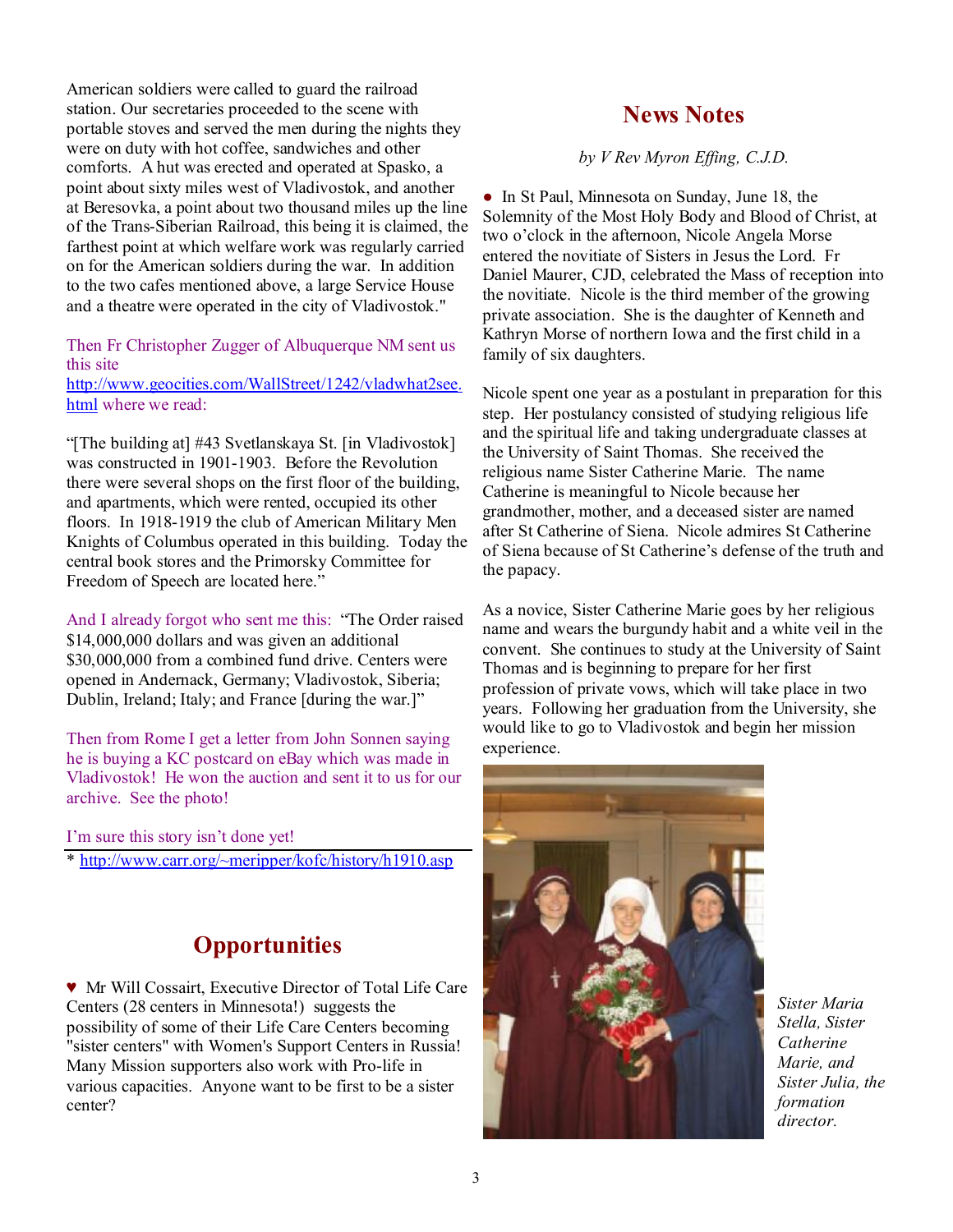• The first mass on Russian Island at our baby retreat center was held on July 13, 2006, in conjunction with a work-and-retreat for adults from both Vladivostok parishes. Parishioners spent the mornings working on the building to help get it ready for use, and then spent the afternoons in prayer, spiritual reading, and discussions let by Sr Evgenia. Since then the Children's Retreat was held there and the Couple Retreat. Even though the facilities are still unsufficient, that fact that they are immediately used tells how important they are.



*Participants in the work-retreat on Russian Island.* 

• On July 27, after received the container from St Paul with all the roofing materials, the workmen started on the roof of the Our Lady of Fatima Rectory. The work on the rectory is nearing completion, and we can hope to move into it by the Fall. It is a dream come true after 14 years of waiting. Give you a photo in the next newsletter.



*Unloading the roof and organ parts in the courtyard.*

• A man sent \$2500 to MN who had never given before. Sandie called him to say thanks, and where did he hear about us? He said that he was praying to the Holy Spirit about where to send his tithe when our brochure fell out of his prayerbook, and he took it as a sign!!

• The ultrasound machines continue to find homes. Here are the two latest photos for machines which go to Arsenyev and to Ussurysk.



*WSC Arsenev's director Tatyana Nicolaevna, with the head doctor of the Arsenyev Hospital Olga Vacilyevna and Caritas Administrator Sergei Akulenko. They are taking the ultrasound equipment to Arsenyev to be used by the Women's Support Center there.* 

*Natalya Smirnova, the leader of the Women's Consultation Service in Ussurysk, Sergei Akulenko, and Women's Support Center Director in Ussurysk Yelena Yelisheva, with the ultrasound in Ussurysk.* 

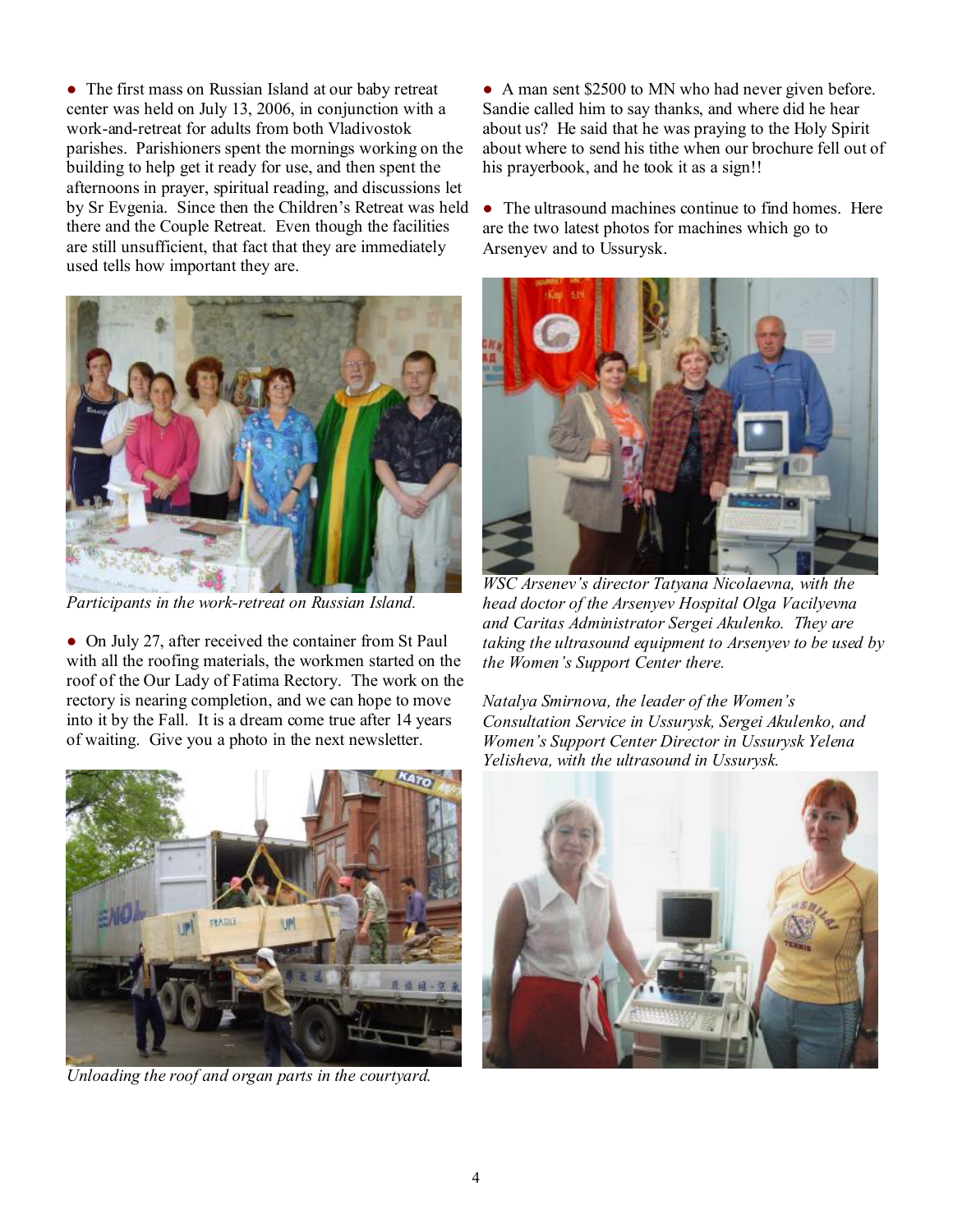• Catholic Daughters of the Americas National Convention was held in Minneapolis on July 6. Catholic Daughters of the Americas Court Fr Thomas Billmek (L)Estella Ramierez and (R)Maria Vicinaiz have graciously offered the fund the Lesozovodsk Women's Support Centers project in Russia to knit Christening gown sets. We are up to about 20 already. If you are interested in buying one and support our prolife work at the same time, please call Sandie Sonnen in St Paul.



*A happy customers showing off the hand-woven garments from Lesozovodsk.* 

*(L)Estella Ramierez and (R)Maria Vicinaiz of the Catholic Daughters who will help fund the workers in Lesozovodsk who knit the baptismal garments for kids.* 



● Here is a photo of our *Sunrise* crew with Fr Dan taken in June. This crew from Nativity Parish in St Paul very faithfully assembles and prepares the *Sunrise* for mailing six times a year. It is a big job. They've been at it for a long time, and we thought perhaps they needed a rest. We investigated what it would cost to have it done commercially, and the crew voted to continue to save the mission that money six times a year. Thank you very much for your generous offer of your time and energy!



• Congratulations to the Sister Parish Committee of St Joseph's Parish in Modesto, CA, on the publication of the first issue of their own newsletter. Vicky Trevillyan, the editor, says, "Our Sister Parish project has grown to include so many areas with so many loving people giving their hearts to God and our family in Russia. We are bringing you this newsletter spread the news of progress and needs out to even more of the parishioners. The newsletter will be published bi-monthly.



*L-R, Jasmine Marquez, Daniel Lopez, Ruben Castenada, Sue Castenada, Vicky Trevillyan, Mary Jo Peyton, Harvey Esquivel, Maureen Lucas, and not shown is Craig Trevillyan, Jr.*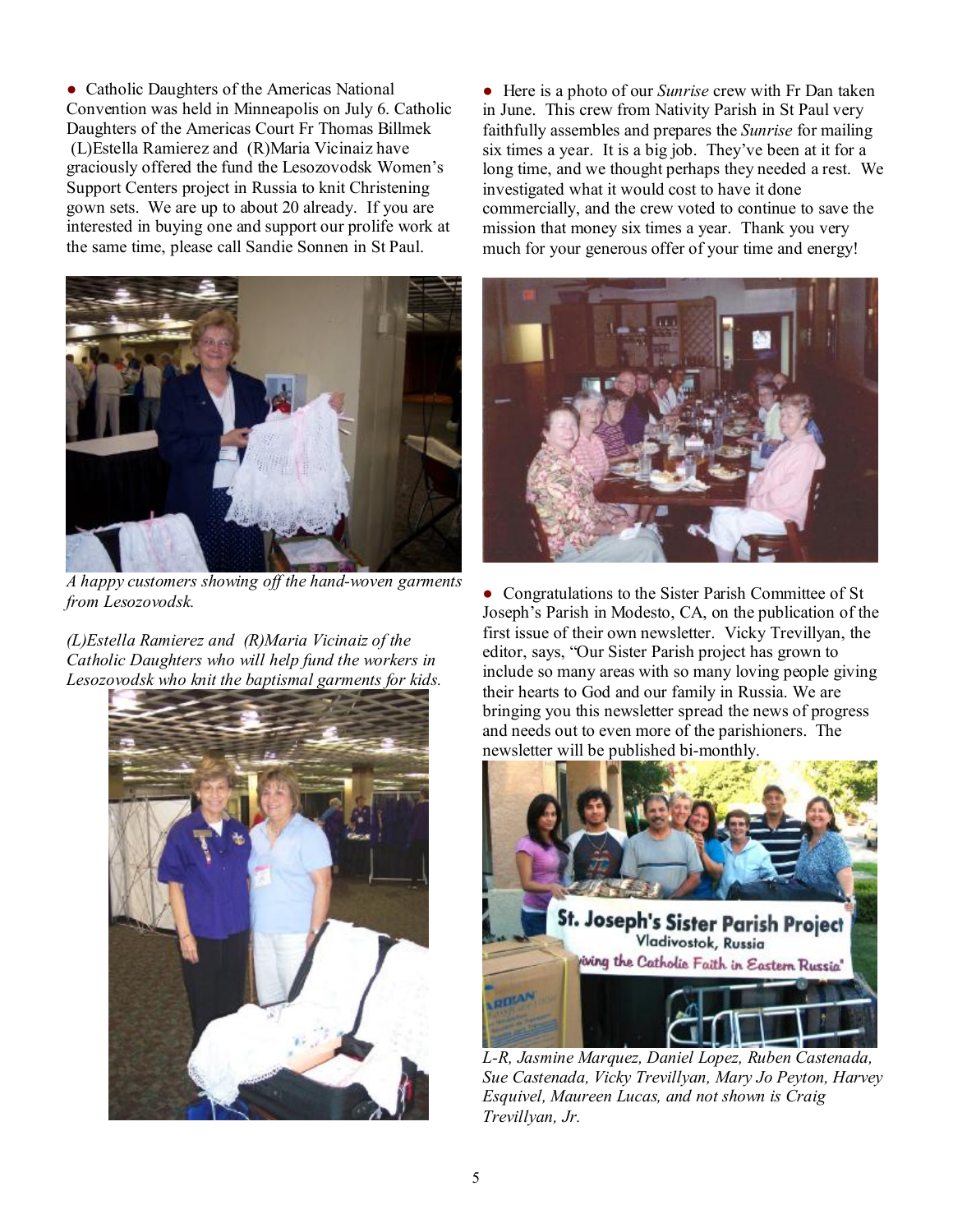

*The group lived totally from their carry-ons in order to bring as much humanitarian aid as possible.* 





*Working with Children at the orphanage.* 



*It could be pretty stinky, unpleasant work!* 

*Wallpaper to be removed and walls spackled.* 



*Vicky Trevillian working with a handicapped child.* 

Thank you, St Joseph's Parish and volunteers who came!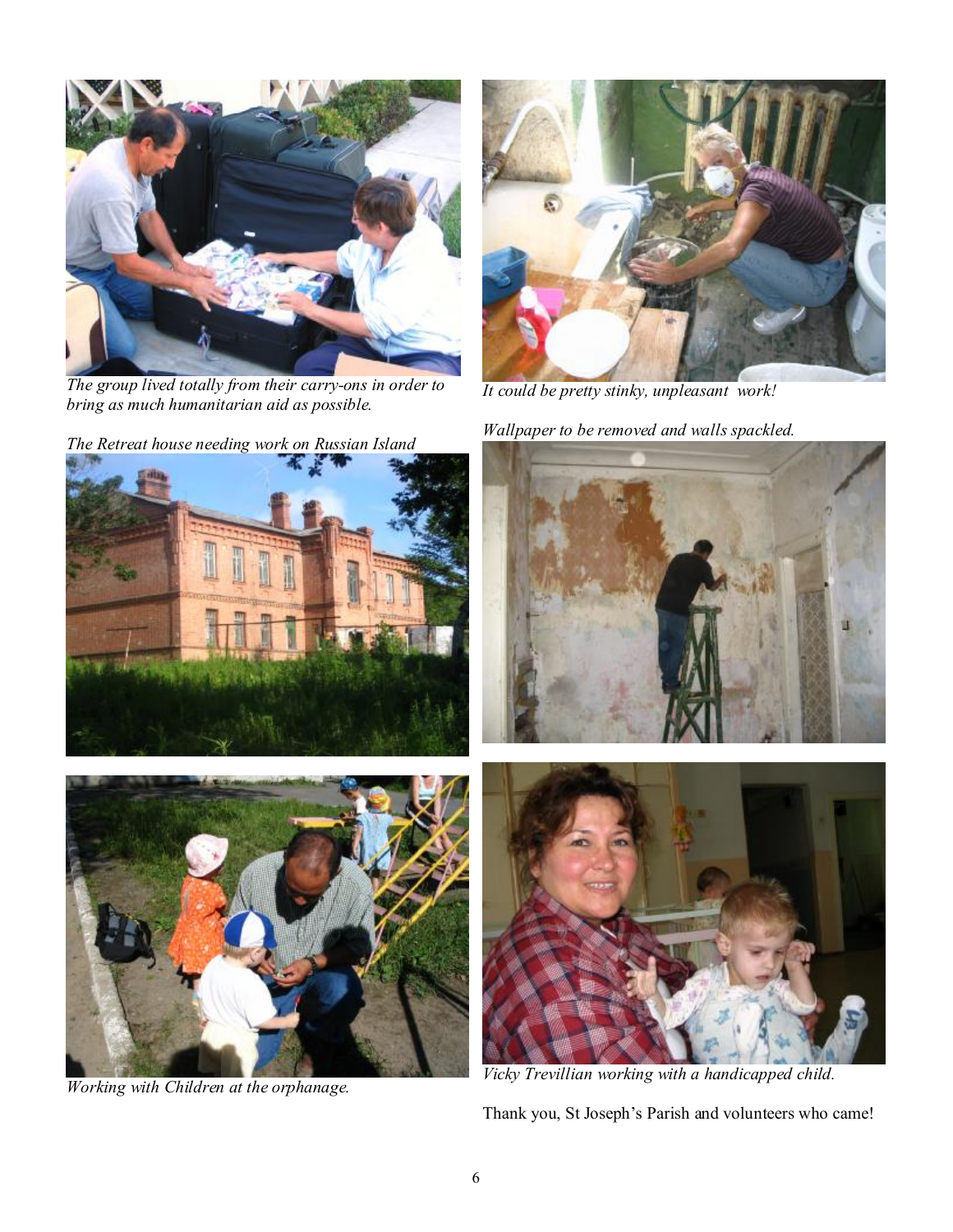

*Lack of a common language didn't stop having fun.* 

*A Parish Picnic with the guests.* 



# **How to Communicate with Us**

#### **Internet**

Russian language: [www.catholic.vladivostok.ru](http://www.catholic.vladivostok.ru) English language: [www.vladmission.org](http://www.vladmission.org) Sisters in English: [www.cjd.cc](http://www.cjd.cc)



*The ferry ride to the Island.* 

#### **Office in Russia:**

**Phone:** 011-7-4232-26-96-14 **E-mail:** [myron@catholic.vladivostok.ru](mailto:myron@catholic.vladivostok.ru) [daniel@catholic.vladivostok.ru](mailto:daniel@catholic.vladivostok.ru) **Letters** without donations: Most Holy Mother of God Catholic Parish Volodarskovo 22 690001 Vladivostok RUSSIA

## **Office in America:**

**Phone and FAX:** 1-(651)227-0208 **E-mail:** [usoffice@vladmission.org](mailto:usoffice@vladmission.org) **Donations and letters**:

Mary Mother of God Mission Society 1854 Jefferson Ave St Paul MN 55105-1662

#### **Office in Canada:**

**Phone**: 1-(807) 597-6052 **E-mail**: [gnivall@shaw.ca](mailto:gnivall@shaw.ca) **Donations and letters**: Mary Mother of God Mission Society PO Box 868 Atikokan Ontario Canada P0T 1C0

Or you can donate from your credit card through our web site. Your donations are tax-deductible. You will receive any required receipt for tax purposes by return mail. Please be assured that we do not sell our mailing list or any other donor information to other organizations.

**Vladivostok Sunrise** Edited and produced in Russia by V Rev Myron Effing, C.J.D. Assembled for mailing by Nativity Parish, St Paul, Minnesota.